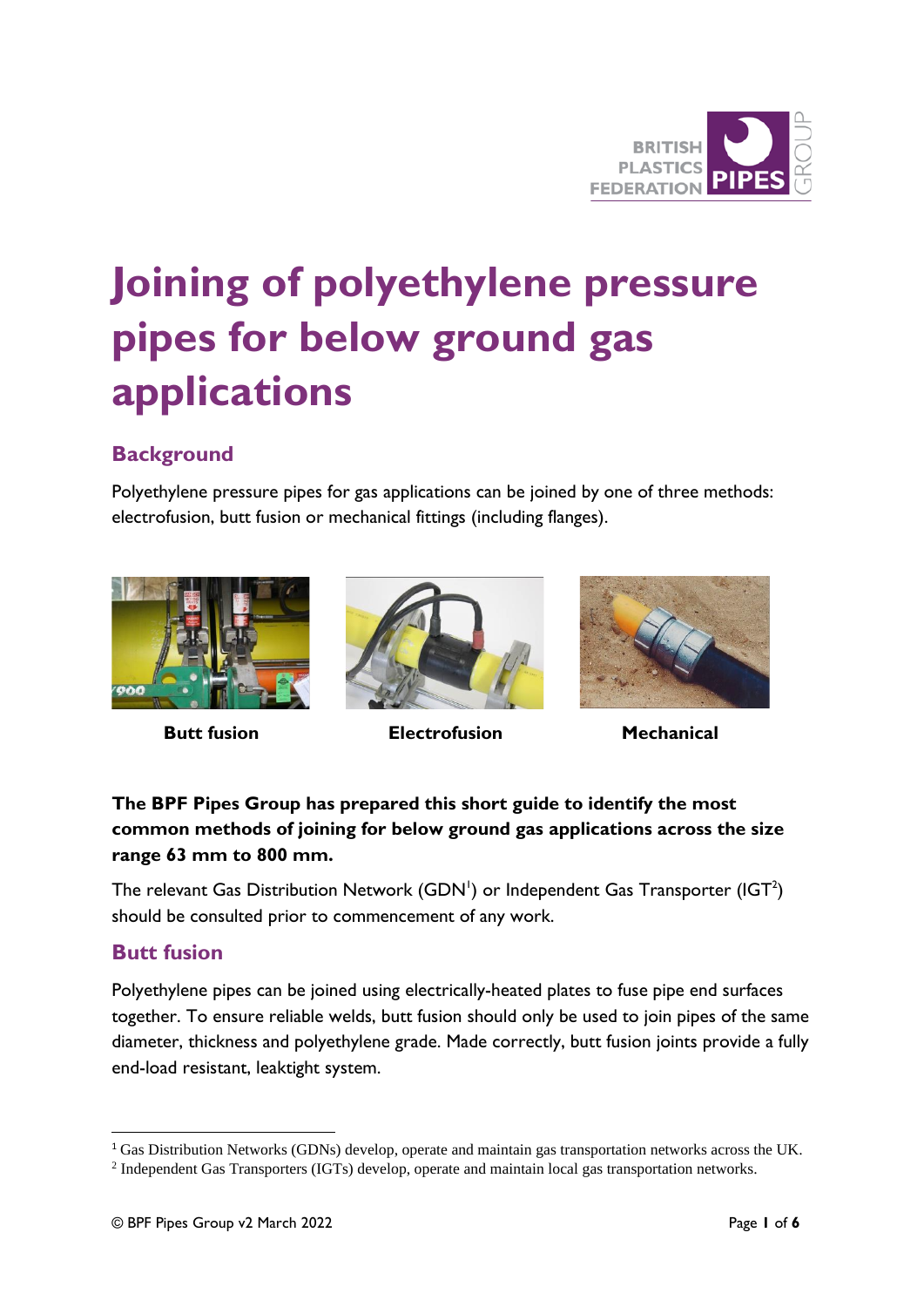Where spigot end fittings are to be connected to pipe by butt fusion, the fittings are specified to GIS:PL2-6 "Spigot end fittings for electrofusion and/or butt fusion purposes".

GDNs and IGTs require that all butt fusion jointing is carried out to their policies and procedures to provide consistent and good quality workmanship. GIS:PL2-3 "Butt fusion machines and ancillary equipment" specifies the equipment and jointing procedures for fusion welding of PE pipes and fittings for gas applications.

#### **Electrofusion**

Electrofusion fittings have sockets that incorporate electrical heating wires which, when connected to the appropriate power source, fuse the fittings onto the end of the pipe without the need for additional heating equipment. Made correctly, electrofusion joints provide a fully end-load resistant, leaktight system.

In the UK, GDNs and IGTs currently specify electrofusion fittings to GIS:PL2-4 "Fusion fittings with integral heating element(s)". Class B fittings are suitable for polyethylene pipe systems up to 5.5 bar (GIS:PL2-2) and Class C up to 7 bar (GIS:PL2-8).

Where spigot end fittings are to be connected to pipe by electrofusion, the fittings are specified to GIS:PL2-6 "Spigot end fittings for electrofusion and/or butt fusion purposes".

GDNs GDNs and IGTs require that all electrofusion jointing is carried out to their policies and procedures to provide consistent and good quality workmanship. Electrofusion equipment is specified in GISECE/1 "Specification for electrofusion control boxes".

## **Mechanical Fittings**

There are three main types of mechanical fittings used in the gas industry. Compression of the fitting onto the pipes is normally achieved by mechanical tightening of bolts or compression rings and sealing against gas pressure is accomplished by elastomeric seals or gaskets.

The three main types are:

- 1. Stub Flanges used to connect polyethylene to metal pipes or valves.
- 2. Compression fittings used to connect polyethylene to other PE or metal pipes.
- 3. Screw fittings such as service head adaptors and garden fittings used to connect service pipes to property network.

Most mechanical fittings for polyethylene pipe are designed such that the end load which can be resisted by the joint is greater than the maximum axial forces assumed to be acting on the joint in service. A fully end load resistant system can be offered by the use of correctly specified flanges or dedicated products.

Mechanical fittings for use with polyethylene pipe in gas supply are manufactured to BS EN 1555-3 or GIS:PL3, as required.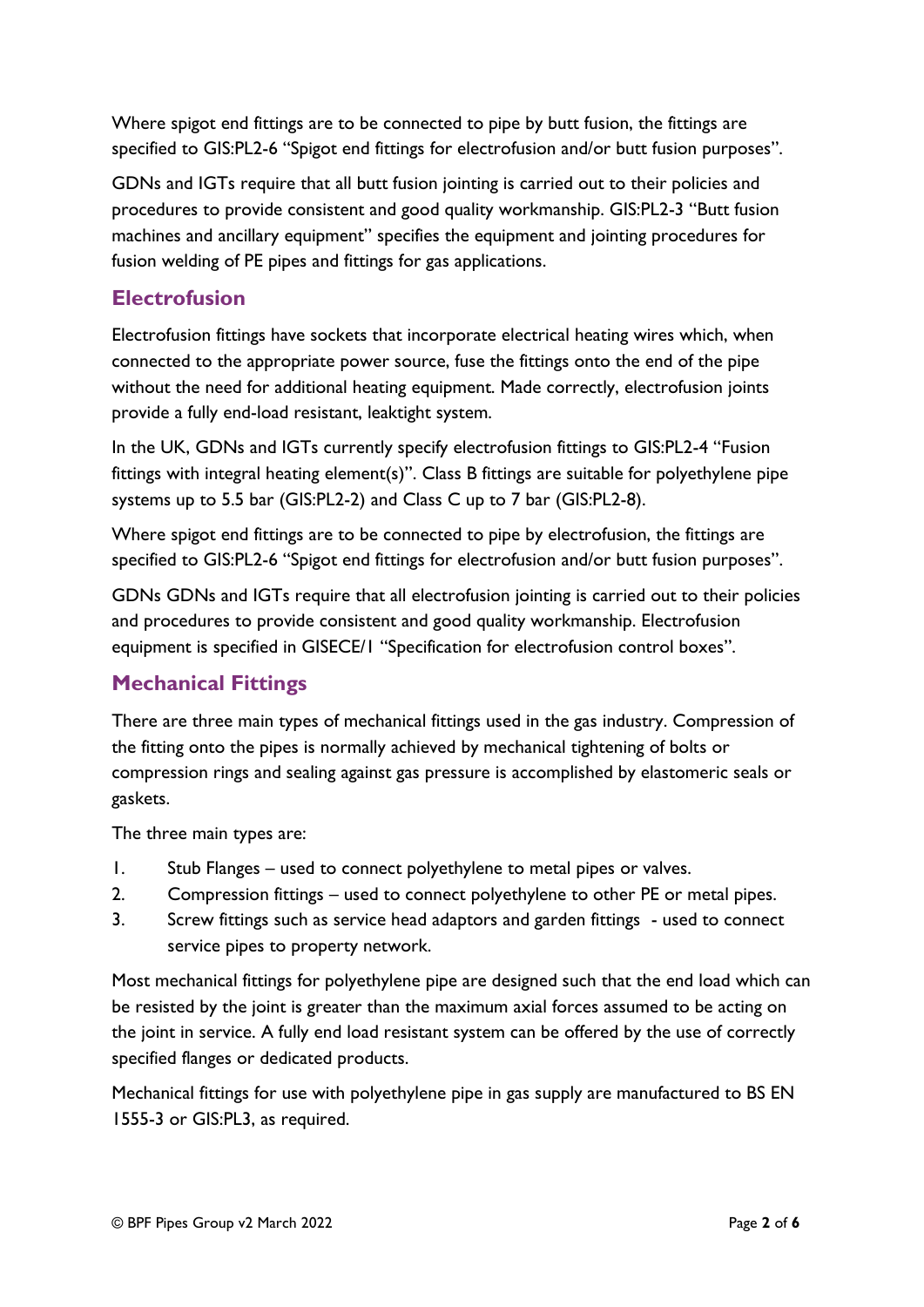Where mechanical fittings (e.g. spigot end fittings / stub flanges) are connected to the polyethylene pipe by butt fusion, the spigot end is specified to GIS:PL2-6, see Butt Fusion section above.

Ductile iron fittings for connection from PE to ductile iron should comply with BS EN 14525.

#### **Selection of Joints**

Each of the three jointing methods can provide long-term, leak tight, solutions. To successfully realise the benefits of any jointing solution, it is strongly recommended that jointing be carried out by suitably trained operatives following best practice. Guidance can always be sought from manufacturers or the BPF Pipes Group (https://bpfpipesgroup.com/) on specific situations.

#### **The tables below highlight the best solution for open cut and trenchless applications.**

| <b>Installation method: Open Cut</b>                                                   |                                           |                                                            |                                  |
|----------------------------------------------------------------------------------------|-------------------------------------------|------------------------------------------------------------|----------------------------------|
| Pipe: New pipe to GIS:PL2-2 for use at pressures up to 5.5 bar                         |                                           |                                                            |                                  |
| <b>Pipe size</b><br>(Nominal<br>Diameter)                                              | <b>Preferred</b><br>method of<br>jointing | <b>Reason for</b><br>preference                            | Acceptable<br>alternatives       |
| $16 - 63$                                                                              | Electrofusion<br>Mechanical               | Long term reliability<br>of joint and speed of<br>assembly |                                  |
| 75 - 180                                                                               | Electrofusion                             | Long term reliability<br>of joint and speed of<br>assembly | <b>Butt Fusion</b><br>Mechanical |
| $180 - 315$                                                                            | <b>Butt Fusion</b>                        | Long term reliability<br>of joint and speed of<br>assembly | Electrofusion                    |
| $355 - 800$                                                                            | <b>Butt Fusion</b>                        | Long term reliability<br>of joint                          | Electrofusion                    |
| Note: When connecting polyethylene pipe to ductile iron or steel pipes, in any nominal |                                           |                                                            |                                  |
| diameter, the only viable solution is mechanical jointing.                             |                                           |                                                            |                                  |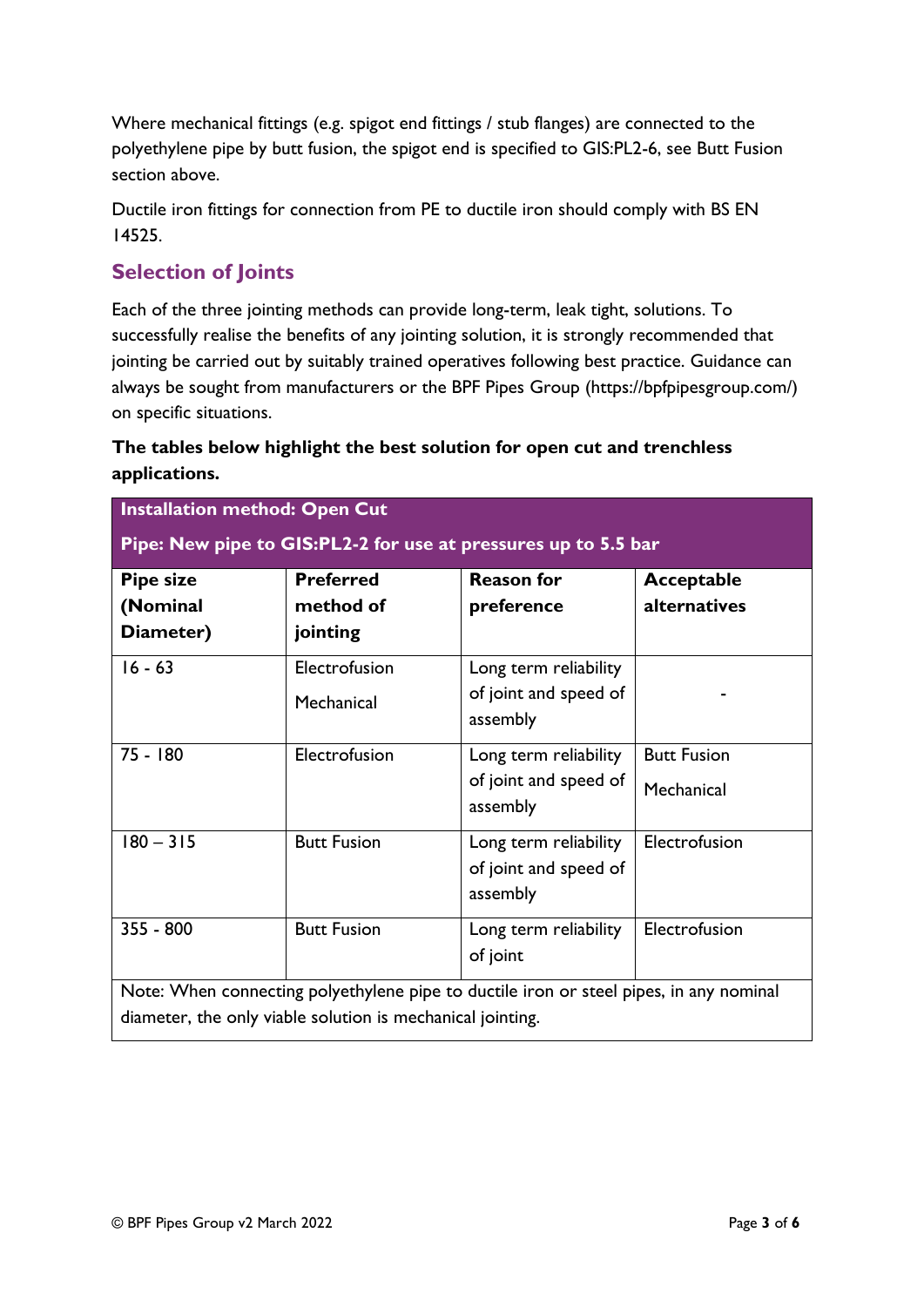| <b>Pipe size</b><br>(Nominal | <b>Preferred</b><br>method of | <b>Reason for</b><br>preference   | <b>Acceptable</b><br>alternatives |
|------------------------------|-------------------------------|-----------------------------------|-----------------------------------|
| Diameter)                    | jointing                      |                                   |                                   |
| $16 - 63$                    | Electrofusion                 | Long term reliability             |                                   |
|                              | Mechanical                    | of joint and speed of<br>assembly |                                   |
| $75 - 180$                   | Electrofusion                 | Long term reliability             | <b>Butt Fusion</b>                |
|                              |                               | of joint and speed of<br>assembly | Mechanical                        |
| $180 - 315$                  | <b>Butt Fusion</b>            | Long term reliability             | Electrofusion                     |
|                              |                               | of joint and speed of<br>assembly |                                   |
| $355 - 630$                  | <b>Butt Fusion</b>            | Long term reliability             | Electrofusion                     |
|                              |                               | of joint                          |                                   |

| <b>Pipe size</b><br>(Nominal<br>Diameter) | <b>Preferred</b><br>method of<br>jointing      | <b>Reason for</b><br>preference                                           | Acceptable<br>alternatives |
|-------------------------------------------|------------------------------------------------|---------------------------------------------------------------------------|----------------------------|
| Up to $180$                               | Coiled pipe (no<br>joints)                     | Integrity of pipe<br>maintained and no<br>obstruction to push-<br>through | <b>Butt Fusion</b>         |
| Above 180                                 | <b>Butt Fusion</b><br>(externally<br>debeaded) | Integrity of pipe<br>maintained and no<br>obstruction to push-<br>through |                            |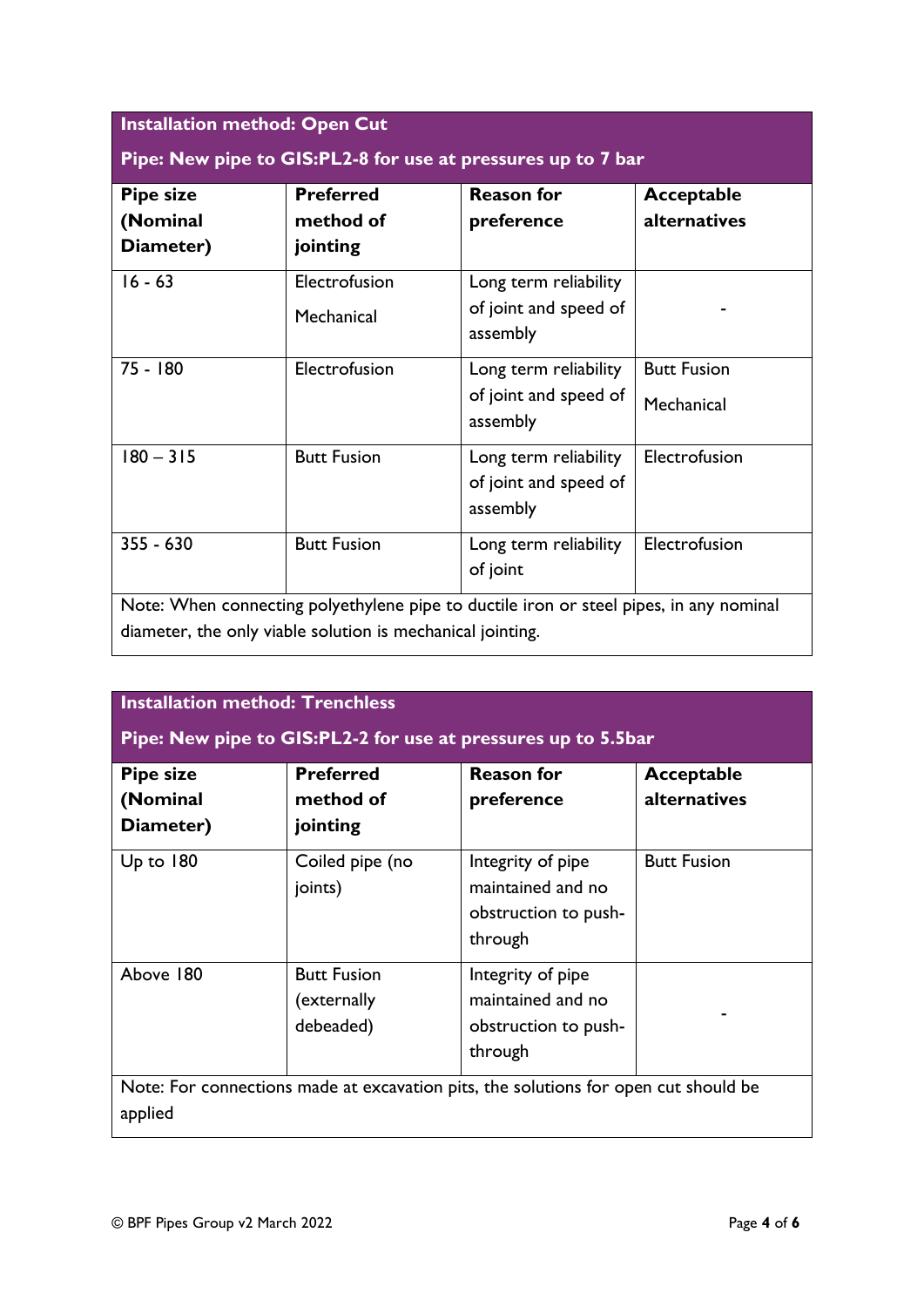| <b>Installation: Trenchless</b>                                                                |                                                |                                                                           |                    |
|------------------------------------------------------------------------------------------------|------------------------------------------------|---------------------------------------------------------------------------|--------------------|
| Pipe: New pipe to GIS:PL2-8 for use at pressures up to 7bar                                    |                                                |                                                                           |                    |
| Pipe size (Nominal                                                                             | Preferred method of                            | Reason for                                                                | Acceptable         |
| Diameter)                                                                                      | jointing                                       | preference                                                                | alternatives       |
| $Up$ to $180$                                                                                  | Coiled pipe (no<br>joints)                     | Integrity of pipe<br>maintained and no<br>obstruction to push-<br>through | <b>Butt Fusion</b> |
| Above 180                                                                                      | <b>Butt Fusion</b><br>(externally<br>debeaded) | Integrity of pipe<br>maintained and no<br>obstruction to push-<br>through |                    |
| Note: For connections made at excavation pits, the solutions for open cut should be<br>applied |                                                |                                                                           |                    |